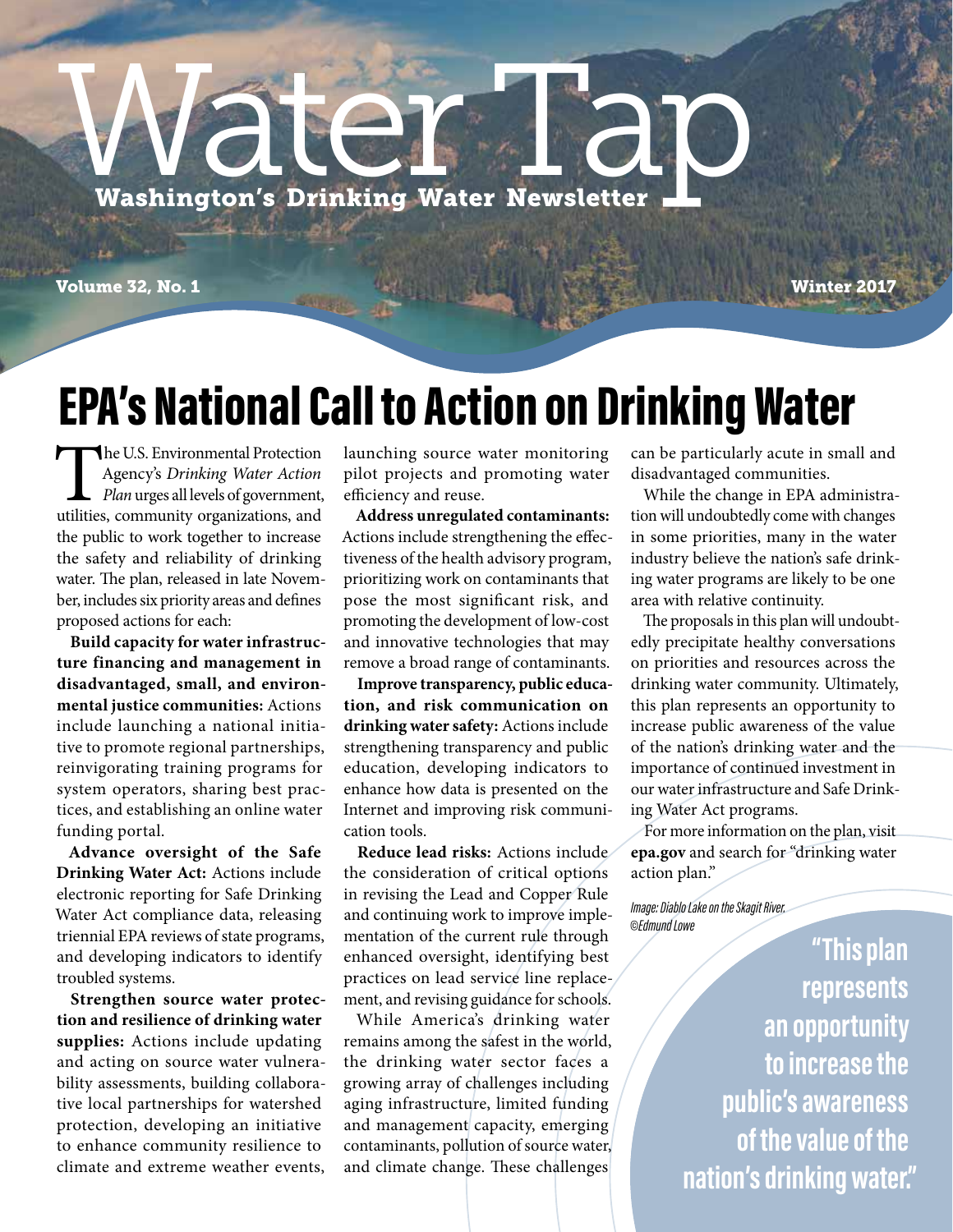### Director's Column

**Garin Schrieve, Director, Office of Drinking Water**

**Happy New Year!** A lot has happened in the world of drinking water since our last issue of *Water Tap*: happened in the world of drinking water since our last issue of *Water Tap*:

- 6The Department of Health provided recommendations to Governor Inslee on ways to reduce children's exposure to lead in response to his May 2016 executive order.
- 6The State Supreme Court handed down a water rights decision ("Hirst Decision") that created new energy and interest in making changes to state water law.
- 6The U.S. Environmental Protection Agency (EPA) published its *Drinking Water Action Plan*, billed as a national call-to-action to address the public concerns sparked by the events in Flint, Michigan. EPA also finalized the Fourth Unregulated Contaminant Monitoring Rule. This rule identifies the emerging

contaminants that will be evaluated in the next wave of monitoring.

Oh, and we had a national election that represented a major ideological shift in the role of the federal government in health and environmental protection.

There will be a lot to watch in the coming year. We'll be closely following developments in the other Washington, looking for clues as to how the change in administration will impact our work to support safe and reliable drinking water. We'll also be tracking developments in our own Legislature and working to ensure that policymakers have access to the information they need as they make tough decisions that impact budgets, infrastructure funding, and public health protection.

Despite this evolving landscape, I'm confident that our nation and state will prioritize our industry's work to support



*ODW Director Garin Schrieve*

safe and reliable drinking water. I have yet to meet a single person who doesn't believe in the importance of safe water to support healthy communities and a healthy economy. I look forward to working with you in the year ahead to support this important mission!



### Workforce Issues: Avoiding the Gray Tsunami!

For several years, we have enjoyed<br>talking with you at conferences<br>about workforce issues and<br>succession planning. You have given talking with you at conferences about workforce issues and succession planning. You have given us some great ideas to share with utilities and regulators that want to avoid or address unnecessary challenges.

Recently you've been telling us about your strategies to avoid the "Gray Tsunami" coming our way as baby boomers retire; and we've put some of your ideas to work. For example, we expanded the operator in-training employment option to encourage operators to reach higher levels of certification and to help employers develop more robust candidate pools.

The challenge of finding qualified workers in a declining workforce goes well beyond our state or our nation; it is a major topic worldwide. While taking "working vacations," sponsored by the U.S. State Department's Agency for International Development, Chris McCord, manager of our Operator Certification and Training Section, is helping to develop a training and testbased certification program in Albania.

During a recent visit to Albania, McCord partic-

ipated in a panel discussion called "Addressing the Water Sector Workforce Gap: An Avoidable Crisis," where he shared some of your ideas about retention and succession planning. For example, he said utilities that practice capacity building through asset management acknowledge their most important asset is their workforce of managers and operators.



*OpCert manager Chris McCord (right) speaking at a conference in Albania on workforce issues.*

#### **Keep the Ideas Coming**

Look for more opportunities this year to discuss your workforce efforts and concerns with each other and with us. Please don't be shy. It's up to us to work together to develop outreach materials and opportunities to attract recent college and high school graduates, transitioning veterans, and others.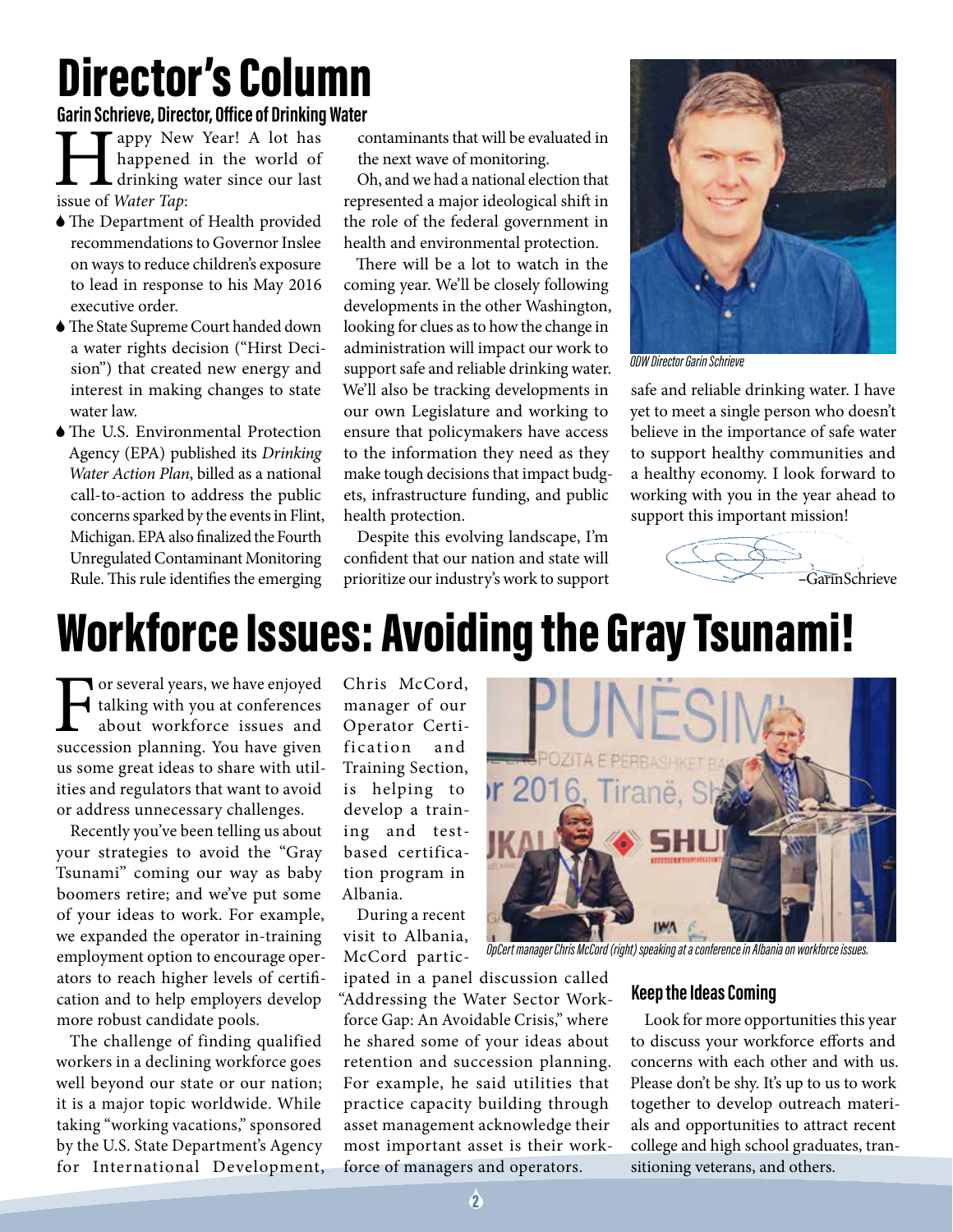## CCS is Not a Four-Letter Word

**Recent sanitary survey**<br>
data indicates that<br>
systems aren't comply**data indicates that many public water ing with the rules that require them to designate a cross-connection control specialist (CCS) in-responsible-charge-of their cross-connection control program (WAC 246-290-490 and WAC 246-292-050).**

**Because of the value we place on the CCS, we plan to begin tracking this mandatory position for each Group A public water system. We'll** 

**phase in implementation of this existing requirement over the next few years to minimize the impact on small water systems.**

**Among many other responsibilities, the CCS develops and implements a water system's cross-connection control program. Ultimately, this mandatory position protects the distribution system and ensures that the system delivers the highest quality water to customers. You can find an outline of other duties in WAC 246-292-033.**

**Your system can meet the CCS requirement by signing an agreement with a contract CCS or a satellite management agency that offers CCS services, or having your existing waterworks operator earn a CCS certification.**

**There are several advantages to having your existing waterworks operator earn a CCS certification:**

- 6 **Your system liability goes down when you meet your CCS requirements.**
- 6 **Your system operator is likely already eligible to**

**take the CCS certification exam.**

- 6 **2017 is the second year of the three-year professional growth cycle, and passing the CCS certification exam will meet the professional growth requirement.**
- 6 **No need to search for the right person for your system-you already have them on hand.**

**Questions? Please call the Operator Certification and Training Section at 1-800- 525-2536 or email dwopcert@doh.wa.gov.**

### Consumer Confidence Reports: Tell YOUR Story

I fyou own or operate<br>
nity water system,<br>
consumer conf<br>
dence report (CCR) f you own or operate a community water system, your consumer confiis an opportunity to help your customers understand the value of the water you provide to them, to display the good work going on at your water system, and to show customers how their rates are put to good use to ensure they have safe and reliable

drinking water now and into the future. In light of the highly publicized challenges drinking water faced last year, it's especially important to reach out to customers in 2017. Fortunately, when we explain the work we do, we can build customer confidence while at the same time meeting the basic requirements of

"Consumers have relatively little information on drinking water quality or related risks and operational challenges," says EPA's new *Drinking Water Action Plan*. "People need more than just data; they also need better commu-

the CCR Rule.

**"People need more than just data; they also need better communication about the context and meaning of drinking water information."**

nication about the context and meaning of drinking water information." Among other actions, EPA proposes to conduct an evaluation of the effectiveness of the required consumer confidence reports. See our story about the action plan on page 1.

#### **Ways to Make Your CCR Shine**

Talk to your customers in a userfriendly format with white space to make it easier on the eyes.

Use your CCR to help meet your water use efficiency reporting requirements. Both reports are due on the same day! Simply discuss the progress you've made to prevent water loss and tell your customers how they can help you achieve your water conservation goals.

Showcase improvements you've made or plan to make.

Advise customers about cross connections, what they are, and how to avoid creating them.

#### **Common Mistakes to Avoid**

- 6 Failing to include all the mandatory language, such as the required language about lead in water.
- 6 Providing water test-result lab slips instead of a data table, or omitting the water quality information all together.
- 6 Failing to include all the data that represents the water you provided in the past year. Many water systems include only samples from the prior year. Instead, they should include results of the most recent less-frequently collected tests, such as lead and copper and disinfection by-products. The CCR rule requires you to report detections going back five years, unless you took and report a more recent sample.

Remember to submit your 2016 CCR to us by July 1, 2017. Your *Consumer Confidence Report Certification Report Form* (331-203) is due October 1, 2017, but most systems send it to us with their CCR. You can email the report and the certification to our Eastern Regional Office at ERO.ccr@doh.wa.gov, our Northwest Office at NWRO.ccr@doh. wa.gov, and our Southwest Office at SWRO.ccr@doh.wa.gov.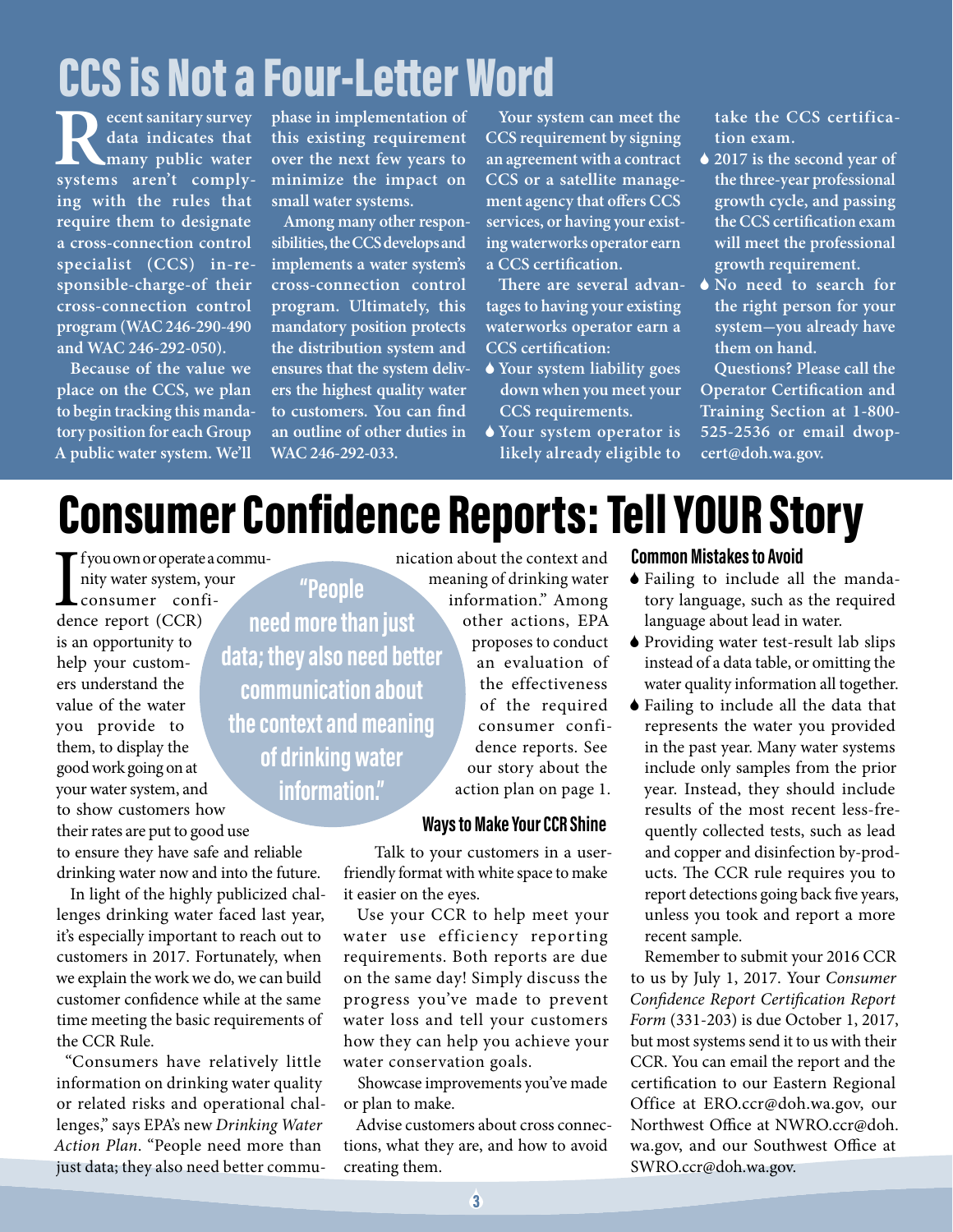### Drinking Water State Revolving Fund (DWSRF) Update

#### **Construction Loans**

During our annual construction loan application cycle, August 1 to September 30, we received 34 applications requesting a total of about \$58 million. We have about \$35 million available for construction loan projects. Although that's less than usual, we anticipate having more funds available in the future.

Loan repayments form the main revenue stream for the construction loan fund, and we have 104 projects still in the process of going to construction or under construction. These open loans represent about \$190 million that borrowers eventually will repay to the program. As these open construction loans close out and the repayments begin, we will have more money available for future construction loan cycles.

#### **Mark Your Calendars**

Upcoming 2017 DWSRF funding application cycles:

- 6 **January 2 to February 28:** Preconstruction and Consolidation Grants
- 6 **May 1 to June 30:** Preconstruction Loan
- 6 **October 2 to November 30:** Construction Loan

As each funding cycle approaches, we post information at www.doh. wa.gov/DWSRF. If you have questions, contact the DWSRF staff at 360-236-3107 or dwsrf@doh.wa.gov.

#### **Additional Funding for Construction**

*New membrane plant under construction in Port Townsend. Photo courtesy Janet Cherry.*

This year we

implemented a new process to assist DWSRF construction loan recipients that find themselves in need of additional funding for construction. We can award up to \$300,000 more per project if loan recipients provide the following:

- ◆ Copy of bids tabs.
- 6 Identify the contractor awarded the bid for construction work and the final negotiated contract amount.
- 6 Explanation why the bids exceeded the funding amount.
- 6Amount needed to complete construction. The additional funds can't cause the total loan amount

to exceed the allowed funding limit established at the time of contract execution. For example, the 2016 construction loan application cycle limited the award to \$3 million. If needed, the additional funding (maximum of \$300,000) plus the initial award at time of contract execution cannot exceed \$3 million.

6 We will not accept scope changes; you need to stay within the most current scope of work we have on file.

We process requests for additional funding on a first-come basis. To date, we allocated \$1.5 million annually to accommodate these requests.

### Satellite Management Agency Program Update

The Office of Drinking Water (ODW) is energizing its Satellite Management Agency (SMA) Program. Approved SMAs are entities we authorized to own or manage and operate public water systems. Washington drinking water rules require an SMA to own or operate all Group A and B public water systems approved during and after 1995 in perpetuity, unless no SMA is available.

We began our updates in January 2016, by asking all approved SMAs to notify us when their contract with a water system is dropped. If the water system was created after 1995, when the SMA Rule went into effect, we advise the system that it must find another SMA within 30 days to remain in compliance. We also notify the local health jurisdiction.

Although this compliance strategy resulted in a significant compliance rate, we realize there is always room for improvement. We're working to further develop our communication with water systems and SMAs.

We also started an ODW workgroup and an external advisory committee to address two goals: to ensure that

SMA customers receive excellent service and safe and reliable drinking water, and to ensure that we support approved SMAs. Current areas of focus include defining the roles and responsibilities of SMAs, to raise the standard level of service, and to create a publication for Group B water systems that communicates the value of contracting with an SMA.

We will continue to invest in the SMA program in 2017, and work to empower communities to care for their investments through strong, viable utilities that demonstrate long-term capacity.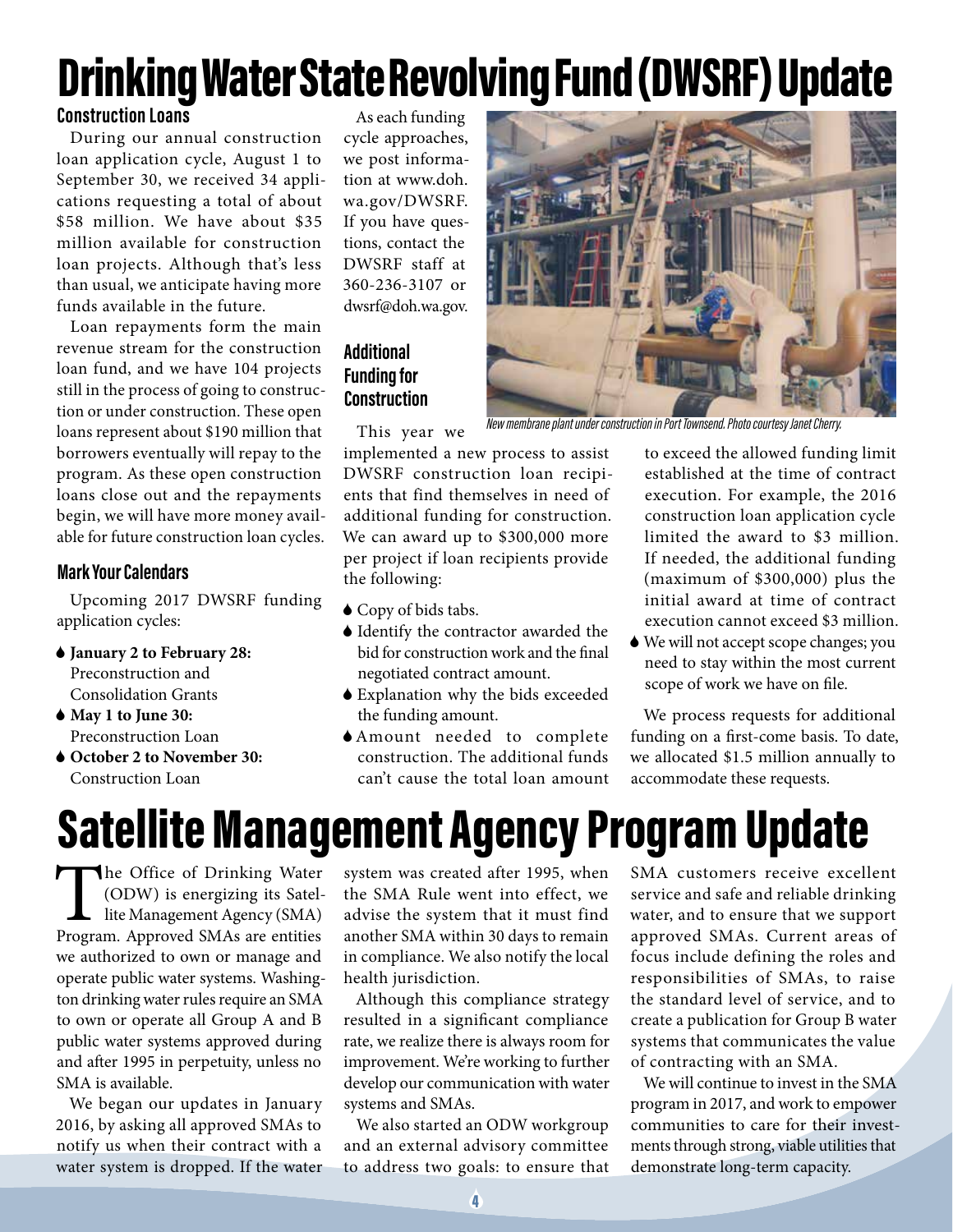

### Ready or Not, the New Group A Rule is Here!

The State Board of Health adopted<br>proposed changes to the Group<br>A Public Water Supplies Rule<br>(WAC 246-290). The new rule, effective proposed changes to the Group A Public Water Supplies Rule (WAC 246-290). The new rule, effective January 14, 2017, affects the Revised Total Coliform Rule, water system planning, disinfection, and emergency sources and supplies.

**Revised Total Coliform Rule:** The new rule incorporates the federal RTCR. It requires all water systems to collect three repeat samples for every total coliform positive sample. The rule also requires systems to conduct a Level 1 or 2 assessment to "find and fix" any sanitary defect when a treatment technique trigger occurs. A Level 1 assessment is a basic evaluation an owner or operator can do. Level 2 is a more complex assessment only a person with state-required qualifications can do. It updates the coliform monitoring plan requirements, including sample sites and sampling schedule, monitoring locations and frequency, and criteria for sites and numbers of routine and repeat samples.

**Water System Planning:** The new rule revises the timeframe for water systems to submit an updated water system plan from 6 years to 10 years with flexibility to submit sooner if needed. It also replaces the term, "expanding system" as a plan submittal trigger with three

specific options: 1) Increase or modify the service area identified in an approved planning document; 2) Increase or modify the geographical area where service is provided if a planning document was not previously approved; or 3) Install additions, extensions, or changes to existing infrastructure and asking us to increase the approved number of service connections.

**Emergency Sources:** The new rule provides two options for systems that have an emergency source (emergency interties excluded). One, water systems must physically disconnect emergency water sources and obtain our permission prior to use. Two, they can physically connect the emergency source to the distribution system if they meet three conditions: First, it must be a drilled and cased well. Second it must be physically isolated from the distribution system (isolation valve is normally closed and motor is normally electrically locked out). Third, the system's approved emergency response plan must address source maintenance and exercise, background water quality, routine periodic sampling, start-up and public notice protocol, and engineering or design approval status.

**Trucked Water:** The new rule converts long-standing guidance into rule. It makes the water system receiving the

emergency trucked-water supply responsible for the safety of the water provided to the public. It must get prior permission to use trucked water from the local or state health officer or emergency management agency, ensure the supply comes from an approved Group A source, ensure adequate disinfectant residual during transport and upon delivery, and maintain records associated with trucked water operations.

**Disinfection:** The new rule clarifies existing requirements for disinfection and aligns with new requirements under the RTCR. It:

- 6 Clarifies the triggers for continuous source disinfection (CT6) and distribution residuals.
- 6 Provides flexibility in monitoring and reporting requirements.
- 6 Sets new requirements for systems that use reverse osmosis to desalinate seawater.
- 6 Clarifies the criteria for treatment techniques and reporting violations.
- 6Adds a new definition for "detectible residual disinfectant concentration."
- 6 Requires groundwater systems that must provide CT6 source disinfection to use an EPA-approved method, such as a digital colorimeter, to measure free chlorine residual. CT6 systems may no longer use color wheels or test strips.